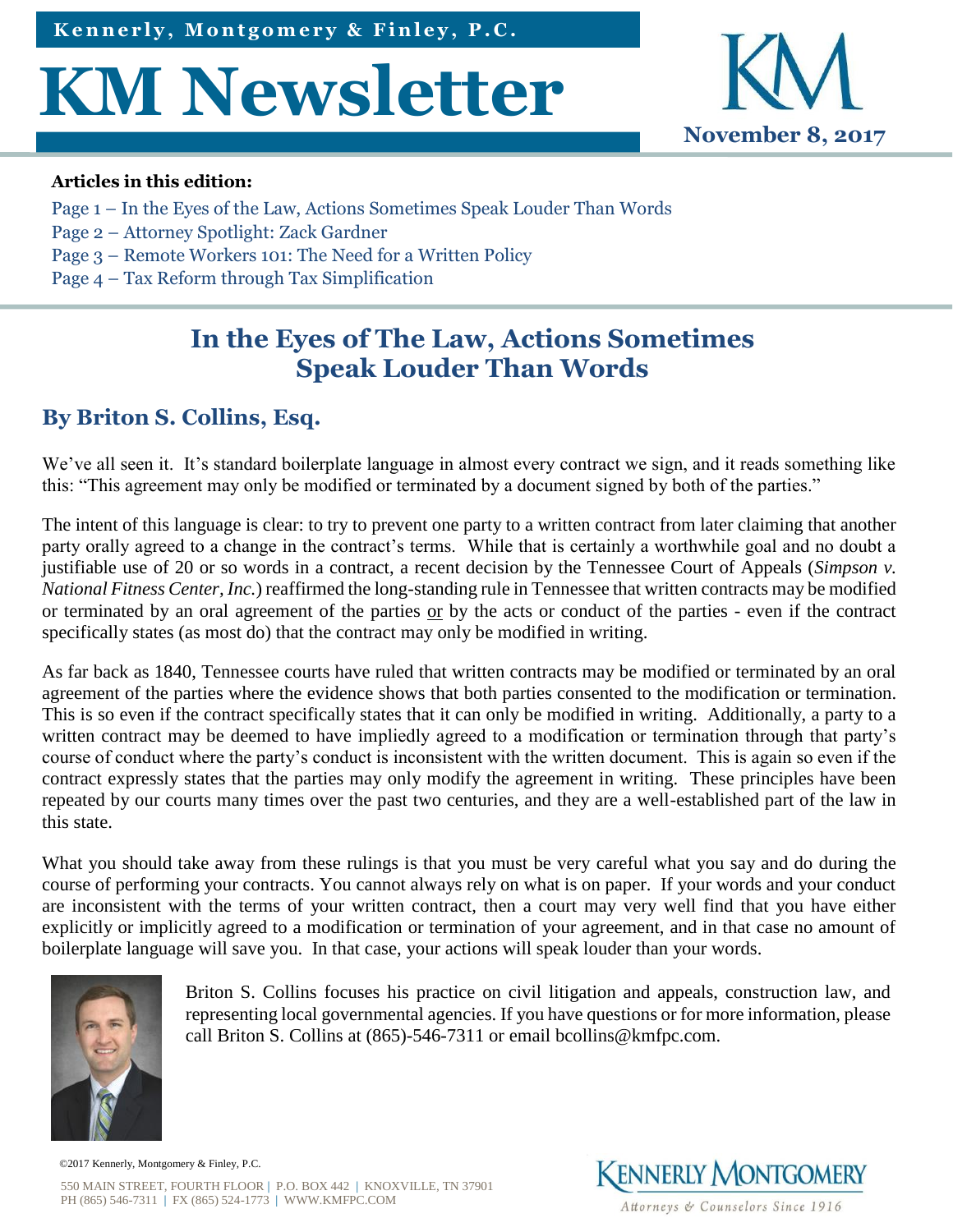# **In the Spotlight**

## <span id="page-1-0"></span>**Attorney Spotlight: [Zack R. Gardner](http://www.kmfpc.com/attorneys/zack_r_gardner.aspx)**

#### **What is your primary practice area?**

My primary practice is nonprofit and tax-exempt entity governance and taxation. A very close second is technology transfers and commercialization, specifically in the context of government contracting and awards.

#### **What do you like the most about your areas of practice or the practice of law generally?**

I love my practice because its wide-ranging and absolutely enthralling. I get to help and work with people and organizations ranging from scientific research institutes to fortune 500 companies to churches and church-affiliated organizations. The issues vary widely but many have core similarities. There's rarely a dull moment in my practice. It helps that I find digging through the internal revenue code and reviewing/negotiating agreements pretty enjoyable.

#### **Is there anything people would find surprising about your practice?**

I think it would surprise people to find that not all nonprofit organizations are what they think of as traditional "charities". Many nonprofit or tax-exempt entities do work related to economic development or help further the state of scientific research in a variety of fields. There is a plethora of diversity within the world of nonprofits.

#### **What do you do for fun?**

When I am not in the office, I enjoy things like watching Tennessee Vol football, enjoying the mountains and hills of east Tennessee, and always spending time with my lovely wife, Leandra, and adventurous bulldog, Tatum. I also enjoy going to concerts, playing tabletop games (Roll for initiative!), and traveling.

#### **Tell us about your family -- what role do they play in making you great at what you do?**

I come from a diverse background—My mother hails from Salt Lake City, Utah and my father is from Albuquerque, New Mexico. My father is a retired military veteran and my mother is retired after having a multifaceted career that involved property management and work for local government. They, along with my only brother, live in Middle Tennessee. I have been with my wife for more than twelve years (married for just over three) and could not be happier.

Like many people, my family provides the stability and support that helped shape the man I am today. My parents instilled in me a strong work ethic and thirst for knowledge. My wife reminds me daily of just how lucky I am by always being there for me. Without any of them, I certainly would not be half the man, or half the attorney, that I am.

#### **Do you have any hidden talents, hobbies or a fun fact to share?**

I'm a pretty decent drummer. When I was 13, I worked the entire summer as a little league umpire to buy my first drum set. It was one of the proudest moments growing up.



#### **If you chose a quote to live by, what would it be?**

"He who knows only his side of the case knows little of that." – J.S. Mill, On Liberty

[Zack R. Gardner](http://www.kmfpc.com/attorneys/zack_r_gardner.aspx) assists nonprofit and tax-exempt entities with forming their organizations, and obtaining and maintaining their nonprofit and tax-exempt statuses. If you have questions about nonprofit issues or for more information, please call Zack Gardner at (865)-546-7311 or email [zgardner@kmfpc.com.](mailto:zgardner@kmfpc.com?subject=Nonprofit%20information)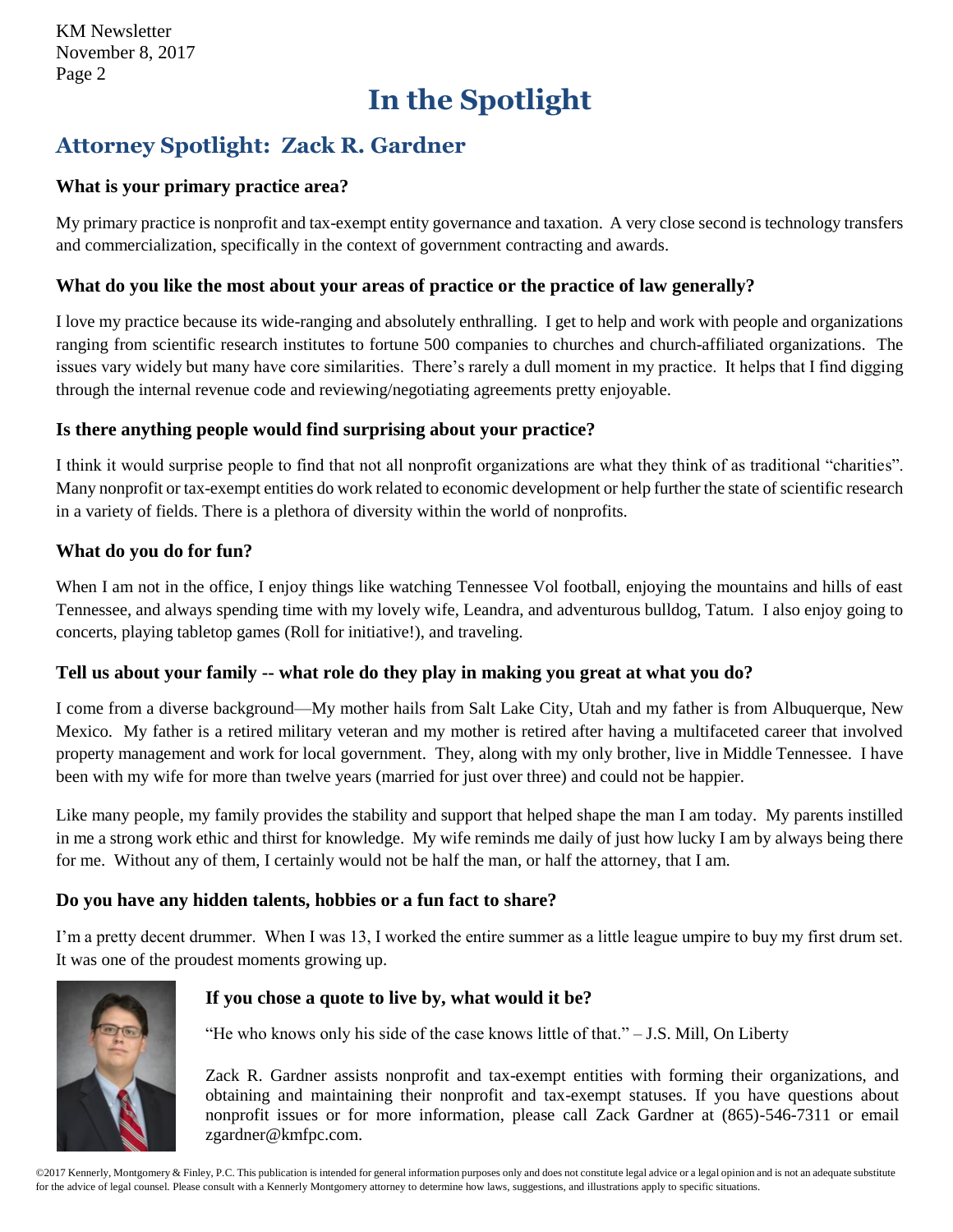# <span id="page-2-0"></span>**Remote Workers 101: The Need for a Written Policy**

## **By [Ashley N. Trotto, Esq.](http://www.kmfpc.com/attorneys/ashley_n_trotto.aspx)**

The number of employees working remotely in the United States has increased 80% in the last decade and shows no sign of slowing. Because of its newfound prevalence, employees are beginning to consider the ability to work from home a job requirement rather than a fringe benefit. In an effort to remain competitive, employers are working hard to effectively and efficiently provide the coveted flexible work environment that employees have come to expect.

Once an employer has decided to permit employees to work remotely, whether on a full-time, part-time, or as needed basis, the employer must implement that decision. The first step is creating and maintaining a comprehensive remote worker policy. The written policy serves as a tool for communicating with remote workers and as an additional layer of protection for the employer in the event of a dispute with an aggrieved employee.

At a minimum, the remote worker policy should cover the following topics:

- Eligibility. An employer must decide whether all employees or only a certain nondiscriminatory class or group of employees will be permitted to work remotely. That decision should be clearly documented.
- Expectations. Work hours, reporting requirements, accessibility, frequency and method of communication with management, workplace set-up, and any other specific work-related expectations should all be detailed in the policy.
- Management. Managing remote workers can be difficult for employers new to the experience. To keep both the employer and employee on track, information about how a remote worker's productivity and performance will be measured, and at what frequency, should be covered.
- Compliance. The remote worker policy should contain a statement that remote workers must comply with all other policies of the employer (e.g., the employee handbook) and should describe the consequences for noncompliance with any employer policy, including the remote worker policy specifically.
- Acknowledgment. Remote workers should be required to sign an acknowledgement stating that they've received, read, and understood the remote worker policy. This will protect the employer in a dispute where an employee claims that he or she was unaware of or did not fully understand the remote worker policy.

Having a written remote worker policy in place is imperative, but the employer's job isn't done there. As with other employer policies, it is of the utmost importance that the written policy be applied consistently and that it is appropriately revised as circumstances change.

If you have any questions about implementing and maintaining a remote worker policy, please feel free to call me at 865-546-7311 or send me an email at [atrotto@kmfpc.com.](mailto:atrotto@kmfpc.com?subject=ACA%20Reporting)



[Ashley N. Trotto](http://www.kmfpc.com/attorneys/ashley_n_trotto.aspx) practices in the areas of ERISA law, pension plans, and employment law. Ms. Trotto assists private, governmental, and nonprofit clients in the design, implementation, and maintenance of their employee benefit plans and also helps those clients navigate the complicated landscape of the FLSA, HIPAA, COBRA, FMLA, ADA, and other employmentrelated legislation. Ms. Trotto focuses much of her time on assisting clients with issues related to health plan compliance.



Attorneys & Counselors Since 1916